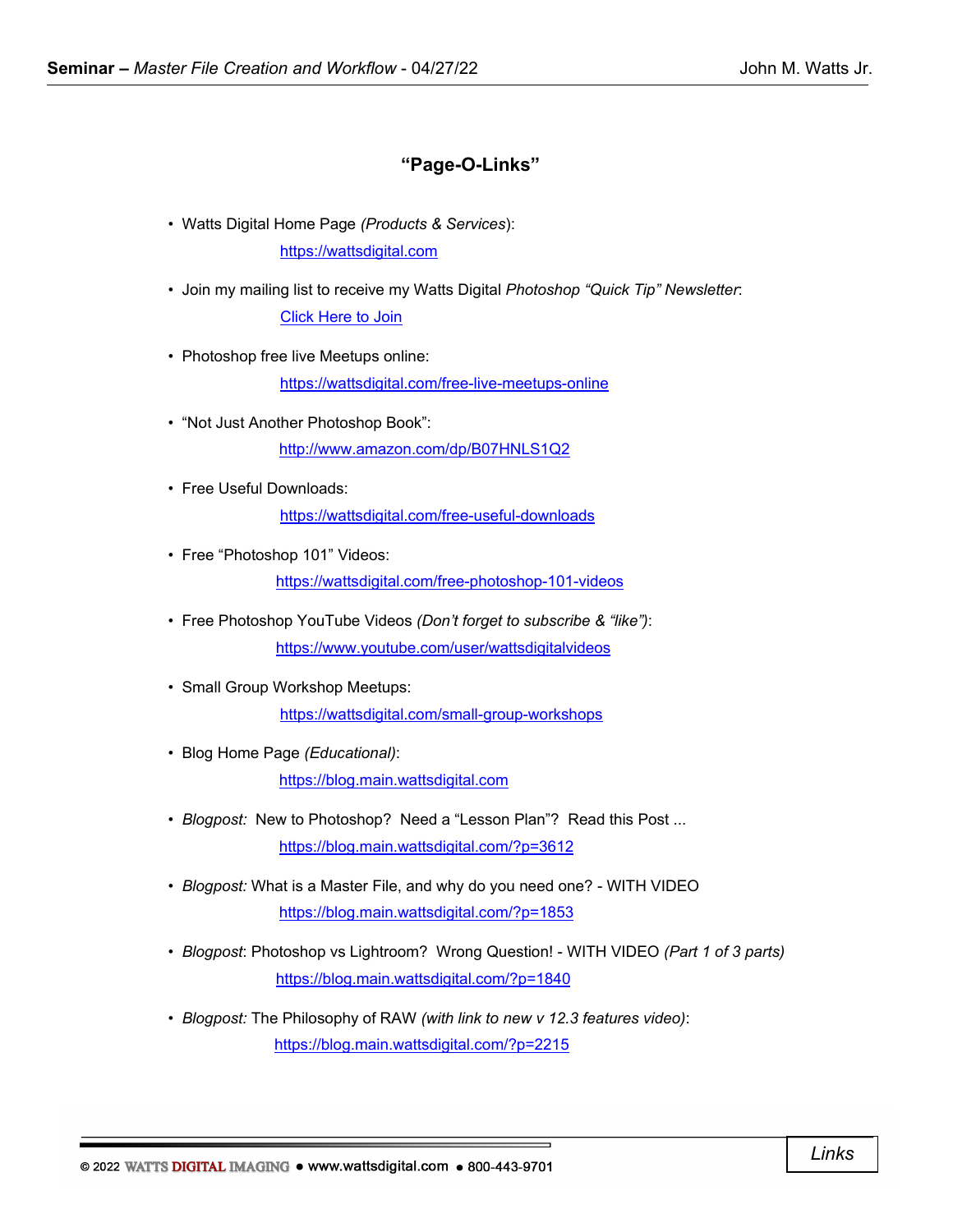**The Master File and Workflow**

*If a picture is truly worth a thousand words,* then here's an overall visual representation of the **Workflow Chart** on page 4 and 5 of these notes – notice that your Workflow centers on creating a **Master File**.



**Creating a Master File is NOT for every image:** it's for those images that you want to spend time with, doing all that's necessary to make your image "pretty". Here's where you pour your artistic "blood, sweat and tears" into your image, using the methods shown in my book and other seminars.

**What is a "Master File"?** It's a 16-Bit, un-flattened, un-sharpened, un-cropped, un-resized file designated as such in its file name, and saved as a .PSD or .TIFF.

#### **Why create a Master File?**

- *It's Multi-purpose:* Use it to create separate files for a specific print size or printer, for the Web, for magazine output, etc. and you'll stay consistent between those files.
- *It's easily correctable:* for color, contrast, cropping, enhancements, etc. non-destructively (loss of digital information).
- *Sharpening is applied according to your print size*: Let's say that your Master File is created from a RAW file – It might be around 11"x16.5" at 300 ppi – If you sharpen for this size and reduce the file to prep for a 4x6 print, it will be over-sharpened.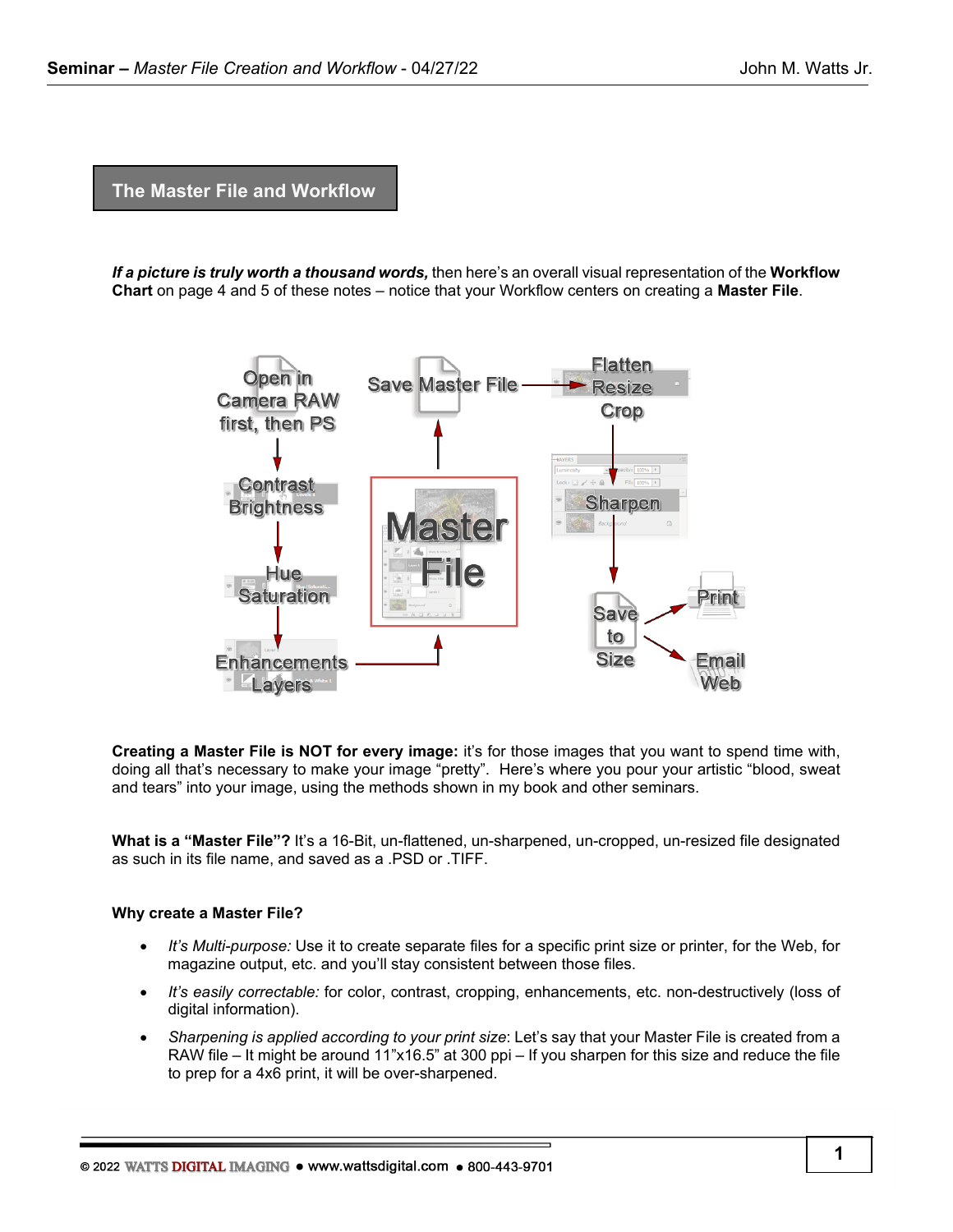## **Basic Elements of a Good Color Print**

## **So, what makes a good color print and how do you use the basics of Photoshop to achieve it?**

There are **eight basic elements necessary in the making of a good color print**, listed below, followed by the tool(s) in Photoshop to control that element - I**f you make proper use of these elements, then you end up with a good print.**

## A few definitions and explanations are in order:

#### **Contrast:**

*Contrast is the difference in brightness between the light and dark areas of an image.*

A high contrast image has a harsh look, typically having a lot of dark areas and a lot of light areas and very little mid-tones. A low contrast image, by comparison, is flat, bland and lifeless -- mostly midtones with very few dark areas and light areas.

#### **What is color?**

The dictionary defines it as *"the quality of an object or substance with respect to light reflected by the object, usually determined visually by measurement of hue, saturation, and brightness of the reflected light."*

| <b>Basic Elements of a</b><br><b>Good Color Print</b> | <b>Corresponding Basic</b><br>Tool(s) in Photoshop |
|-------------------------------------------------------|----------------------------------------------------|
| $\blacksquare$ Contrast                               | $\blacksquare$ Levels                              |
| Luminance/<br><b>Brightness</b>                       | l evels                                            |
| ■ Hue/Color Balance                                   | ∎ Levels<br>■ Hue/Saturation                       |
| $\blacksquare$ Saturation                             | $\blacksquare$ Hue/Saturation                      |
| ■ Sharpness                                           | ∎ Unsharp Mask                                     |
| ■ Crop/Composition                                    | ■ Crop Tool                                        |
| $\blacksquare$ Touch Up                               | ∎ Cloning Tool<br>∎ Healing Brush                  |
| ∎ Impact/Feel/Creativity/<br>"WOW" Factor             | $\blacksquare$ N/A (Intangible/<br>Uniqueness)     |

#### **So, the 3 main attributes/components of color** are: **Hue, Saturation,** and **Luminance (Brightness).**

- **Hue** -- Hue is a single color cast or color name. *Green is a hue, Orange is a hue, and so on.*
- **Saturation** -- Saturation is the intensity, purity or amount of a hue. *A pastel red is less saturated than a fire-engine red, lime green has more saturation than chiffon green, etc.*
- **Luminance (Brightness)** -- Luminance is the amount of perceived brightness of a color. The color *black has no luminance, whereas the color white has the highest luminance.*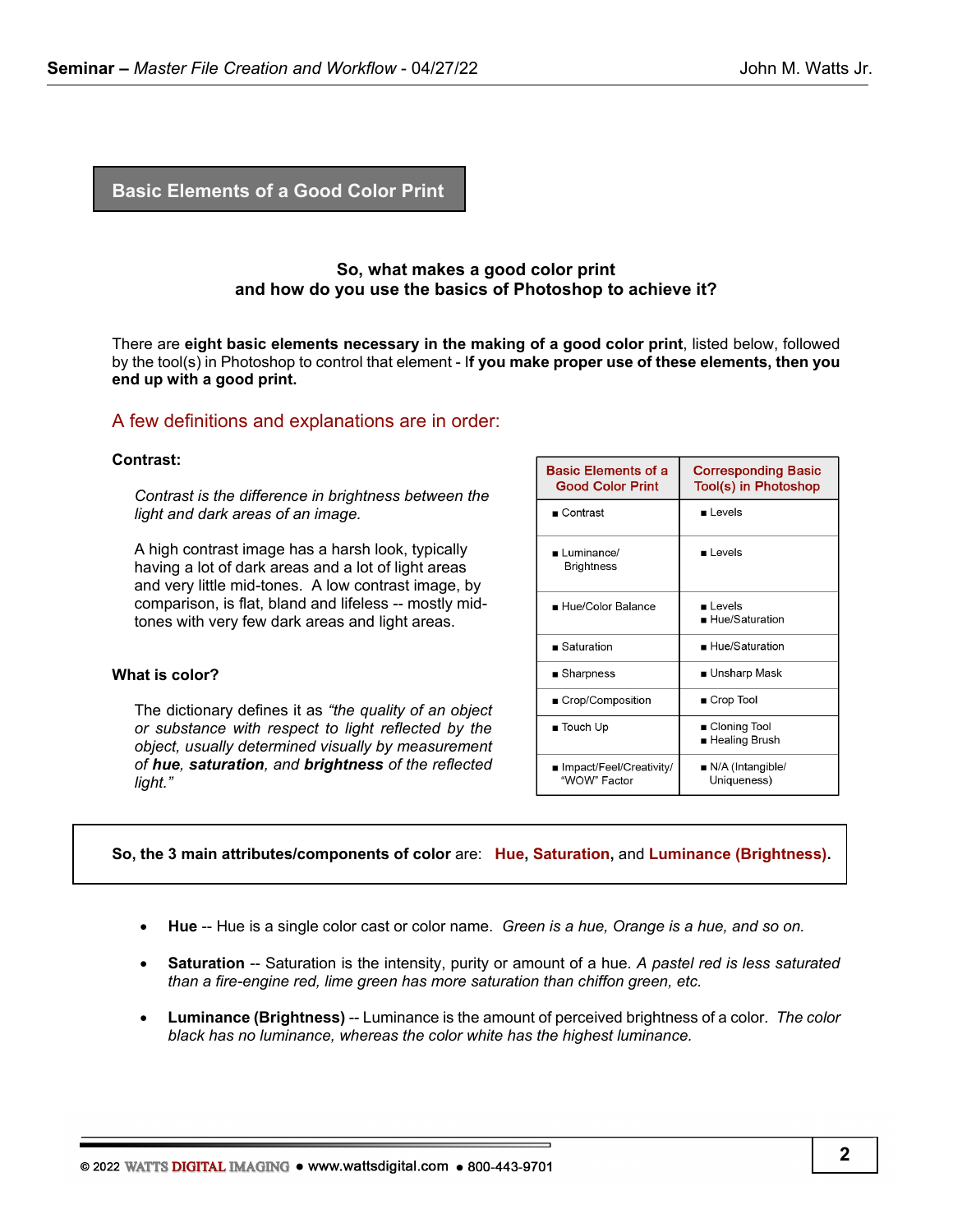## **Workflow Chart**

# About the Workflow Chart and Speed Keys

- This **Workflow Chart for Photographers** is an essential element on how best to approach and use Photoshop for photographers. It's important to **Standardize your Workflow**: Contrast should be adjusted before Color Correction, Cropping should be done before Sharpening, and so on.
- Notice that the Workflow Chart is divided into 4 sections which further reflect a proper workflow *(see vertical boxes on left-hand side of page):*
	- *1) Open File in ACR (Adobe Camera RAW), 2) Optimize File in ACR 3) Optimize Master File in Photoshop 4) Work with your Master File in Photoshop*
- You should also get into the habit of using a few basic **Speed Keys**: Once you start to memorize these, you'll significantly increase the speed with which you work. There are hundreds of speed key combinations -- Don't be over-whelmed, as you only need a handful - The ones in the chart are the ones that I believe you'll find the most essential and useful.
- As this information is from my Photoshop book, "**Not Just Another Photoshop Book: Photoshop Instruction Designed for Photographers",** the Section and Chapter Names are listed in italic after each step, with chapter numbers in parentheses.

*The book is available here exclusively on Amazon, in either paperback or Kindle:*  <http://www.amazon.com/dp/B07HNLS1Q2>

- *More Free "Post-Processing" Resources for Photographers:* [https://wattsdigital.com/free-useful](https://wattsdigital.com/free-useful-downloads)[downloads](https://wattsdigital.com/free-useful-downloads)
- *Need more? Visit my website*  - [https://wattsdigital.com](https://wattsdigital.com/)
- *Questions?* I'm only an email away ...

[John Watts :\)](mailto:john@wattsdigital.com)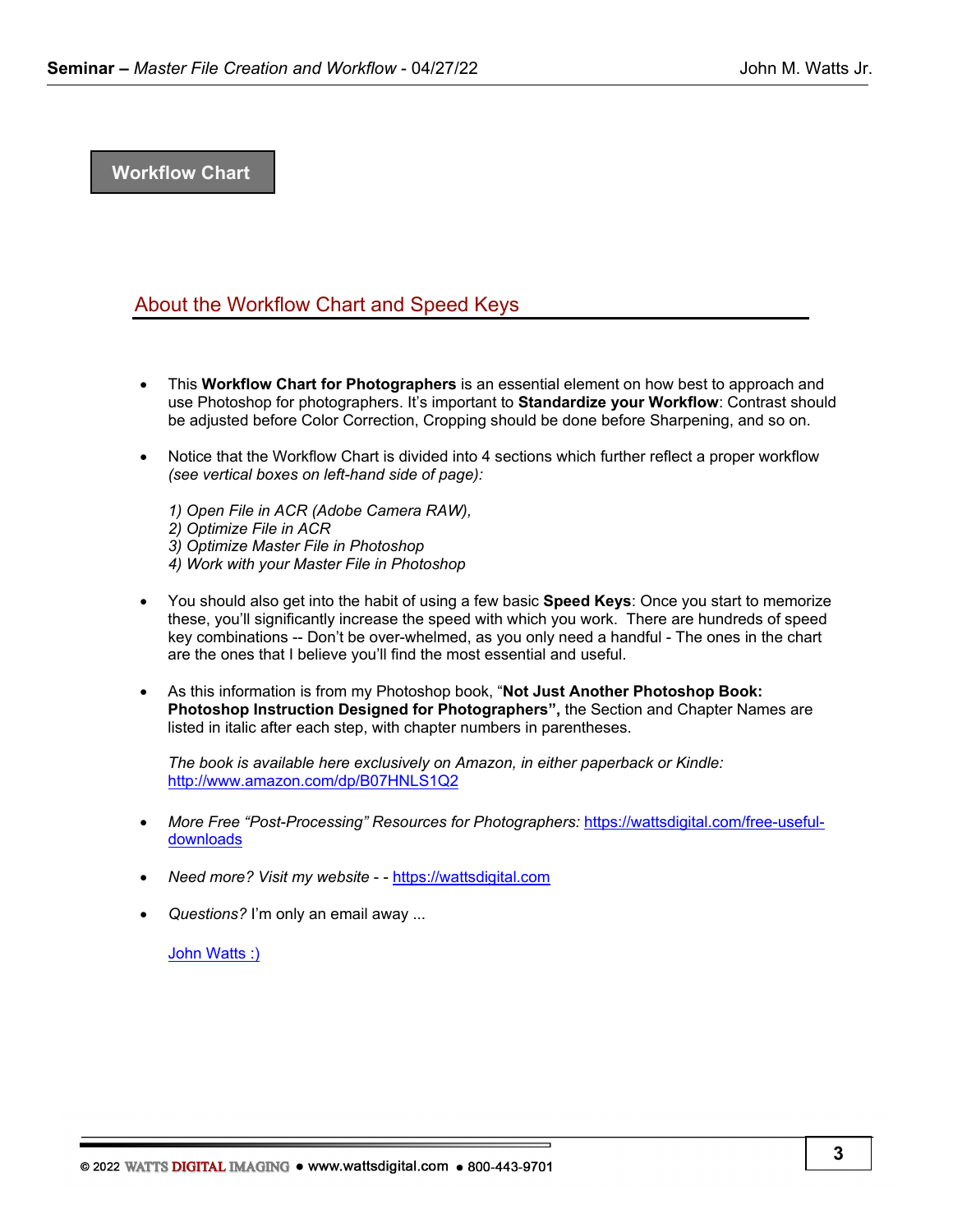*Section / Chapter Names listed in italic after each step, with chapter numbers in parentheses …*



œ

Optimize File in ACI

| Duplicate, rename and work on the copy of your original file<br>"Opening, Duplicating and Renaming Files" (Ch 10)           |
|-----------------------------------------------------------------------------------------------------------------------------|
| If the copy is a RAW File, open in Adobe Camera RAW Plug-In<br>"The ACR Workspace" (Ch 21)                                  |
| <u>OR</u>                                                                                                                   |
| If the copy is not a RAW file (JPG, etc.), open in Camera RAW Filter<br>"Using Camera RAW Filter for non-Raw files" (Ch 20) |
|                                                                                                                             |
|                                                                                                                             |
| Adjust the "Optics" Panel (Except Camera RAW filter)<br>See "ACR in Action" (Ch 22) for all steps in this section           |
| Adjust the "Basic" Panel - Adjust Exposure and Contrast first, then Color                                                   |
| <b>Adjust the "Color Mixer" Panel</b>                                                                                       |
| If necessary, adjust the "Detail" Panel for Noise Reduction                                                                 |

**Optimize Master File in Photoshop Optimize File in ACR**Optimize Master File in Photoshop

 **Save as a new .TIF or .PSD in Photoshop** *(with "\_M" in the filename)*  **"***Save Options" (Ch 11)*

# **Touch Up "***Clone Stamp Tool / Healing Brush" (Ch 38)*

- **Adjust Contrast "***Levels" (Ch 16)*
- **Adjust Color Correction**

 **"***Levels" (Ch 16), "Hue and Saturation" (Ch 17)*

 **Local vs. Global Corrections "***The Power of Layer Masks" (Section 4)*

 **Enhancement / Impact "***Dodging & Burning" (Ch 34)* 

**Combine these 3 steps to divide your image into "Zones" of Brightness, Contrast, and Color**

*Discussed in detail in my [Small Group](https://wattsdigital.com/small-group-workshops)  [Workshop,](https://wattsdigital.com/small-group-workshops) "The Power of Layer Masks"*

 **Save as Unflattened Master File** *(Duplicate for the rest of the workflow) "File"* Menu  *"Save As", "Image" "Duplicate..."*